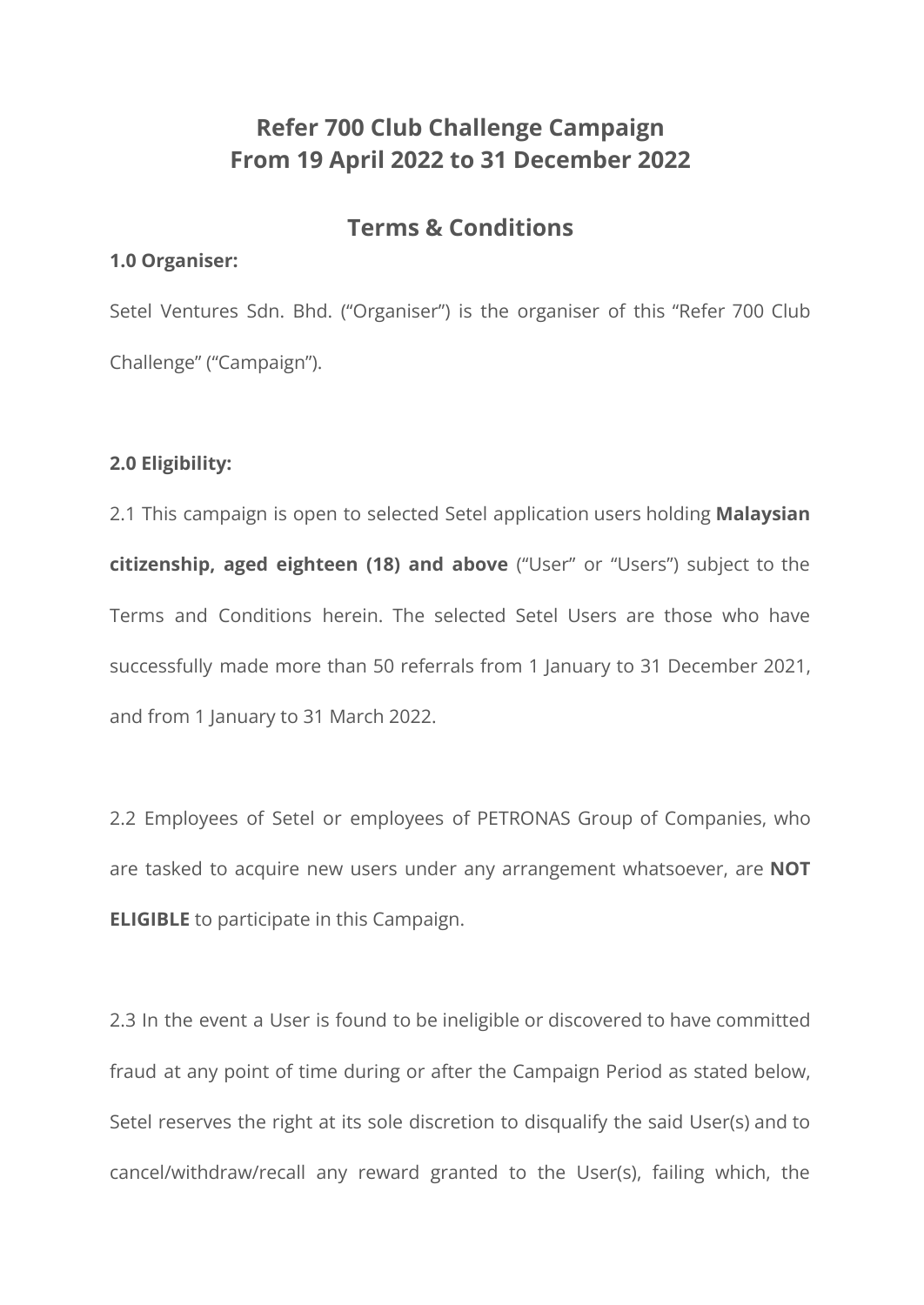User(s) agrees and undertakes to indemnify Setel for the value and costs of such reward & incentives. Setel shall have the right to initiate any action it deems necessary against the said User(s). Kindly refer to <https://www.setel.com/terms> for details on fraudulent acts.

## **3.0 Campaign Period and Details:**

3.1 Unless otherwise notified by the Organiser, the Campaign will be conducted from 19 April 2022, 0001hr (Malaysia time) to 31 December 2022, 1159hr (Malaysia time) ("Campaign Period"), both dates inclusive.

## **4.0 Campaign reward:**

The reward(s) for Successful Referrals by a User are as follows:

| <b>Campaign Badge</b> | <b>Reward (RM)</b> |
|-----------------------|--------------------|
| Specialist            | RM2,000 cash       |
| Master                | RM2,000 cash       |
| Expert                | RM2,000 cash       |

The reward(s) are open to all eligible User(s) that successfully fulfil the criteria stated in clause 5.0 below.

# **5.0 Campaign Mechanics:**

5.1 To be eligible for this Campaign, User(s) are required to unlock a Campaign badge by completing the referral challenge given throughout the Campaign Period.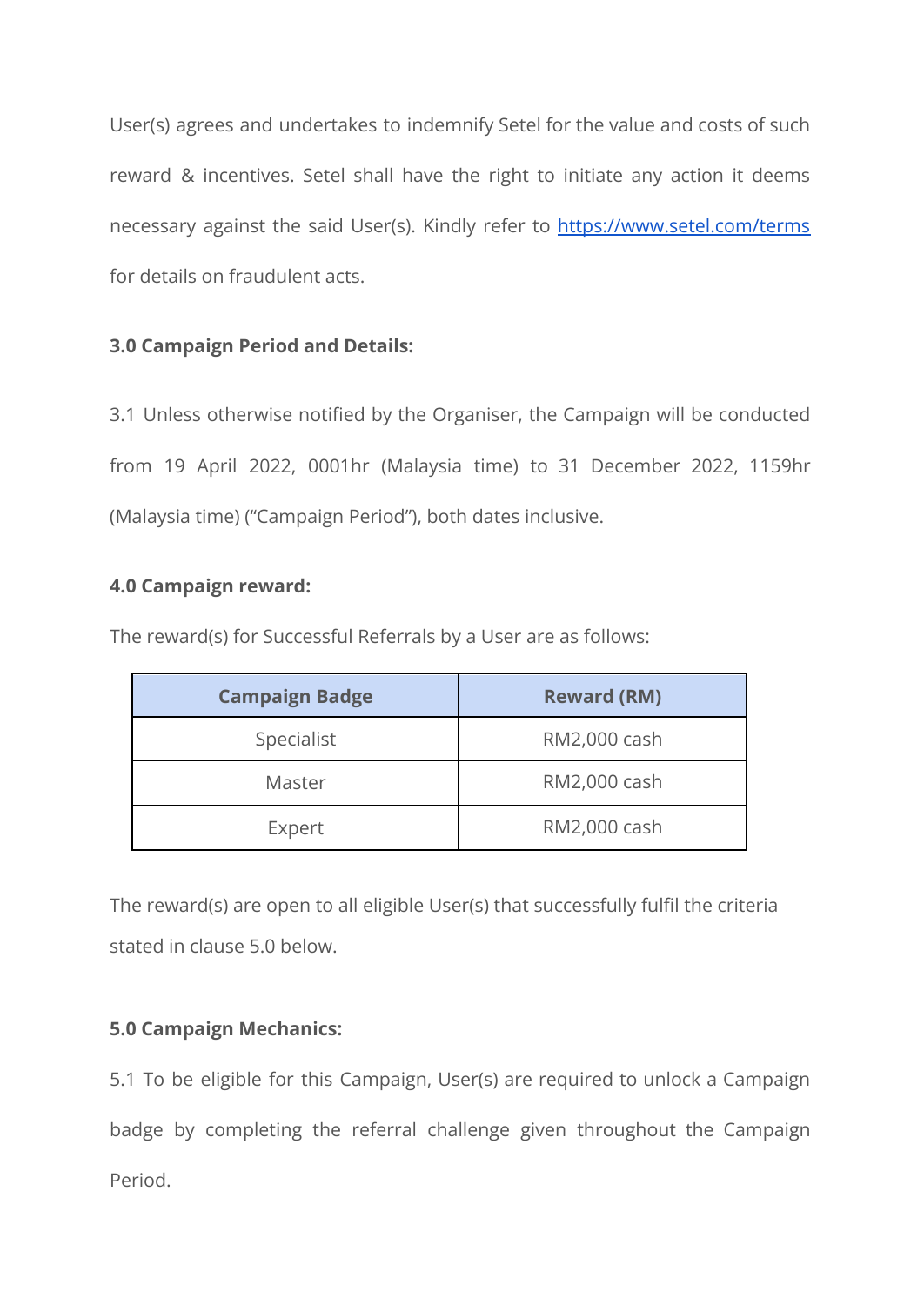5.2 To unlock a Campaign badge and complete a challenge, User(s) are required to share his/her unique Setel referral code with their friends or family during the Campaign Period. Every successful and completed registration using the User(s)'s referral code with a minimum total spend of RM30, across these three (3) transactions via the Setel Application:

5.2.1 Top up Setel Wallet; and/or

5.2.2 Purchase fuel at any Setel-enabled PETRONAS station in Malaysia; and/or

5.2.3 Purchase items with Setel's Deliver2Me feature

("Successful Referral") during the Campaign Period, will qualify the User(s) to participate in the Campaign to complete the challenge for the reward(s).

5.3 Below are the Campaign badges and the required challenges for User(s) to complete throughout the Campaign Period:

| <b>Campaign Badge</b> | <b>Challenge</b>                    | <b>Reward</b> |
|-----------------------|-------------------------------------|---------------|
| Specialist            | Acquire 700 Successful<br>Referrals | RM2,000 cash  |
| Master                | Acquire 700 Successful<br>Referrals | RM2,000 cash  |
| Expert                | Acquire 700 Successful<br>Referrals | RM2,000 cash  |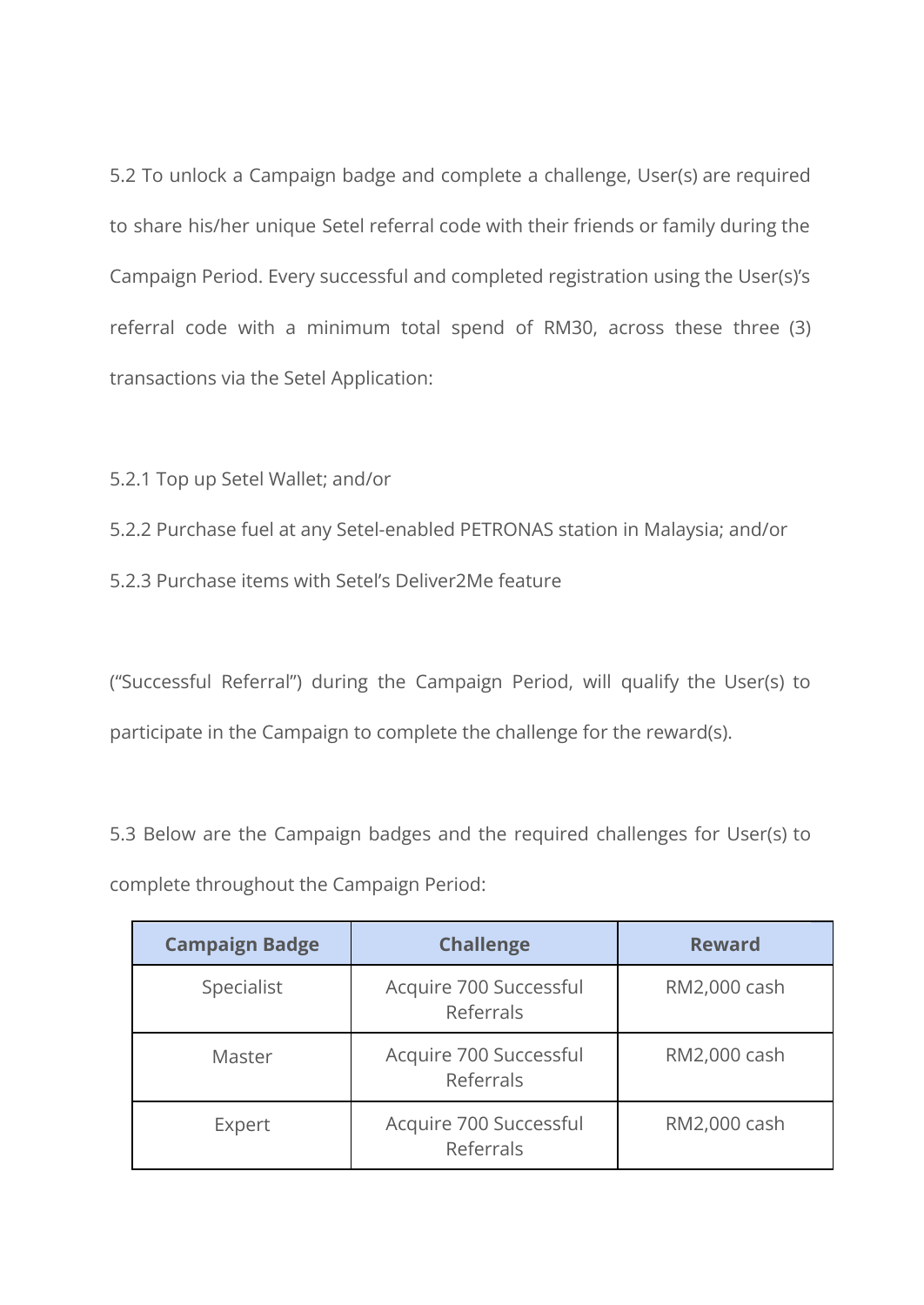5.4 Users who do not meet all the requirements of a Successful Referral or any of the terms and conditions will not be eligible to receive the reward.

5.5 The Campaign badge will be assigned to the User(s) in the chronological order stated above. The User(s) can unlock each badge for one (1) time only.

5.6 The reward(s) granted in this Campaign is in addition to the RM5 Setel Credit reward offered by the Refer-A-friend programme available in the Setel Application. By participating in this Campaign, you also agree to the terms and conditions of the "Refer-A-friend programme" which is available at <https://www.setel.com/promotions/referralterms>.

5.7 Any referrals acquired by User(s) before and after the Campaign Period, will be disqualified for this Campaign.

5.8 The Organiser's decision on all matters relating to this Campaign shall be final and binding. No inquiries by the User(s) will be entertained.

| <b>Case Scenario</b>                                                            | <b>Result</b>                                                                  |
|---------------------------------------------------------------------------------|--------------------------------------------------------------------------------|
| During the Campaign Period, Rina Rina and her 700 referrals are eligible        |                                                                                |
| managed to refer 750 friends to Setel,   for a RM5 Setel Credit reward for each |                                                                                |
|                                                                                 | but only 700 of her friends completed $\vert$ referral as part of the existing |
| Setel account registration using Rina's                                         |                                                                                |

5.9 Case scenarios as below: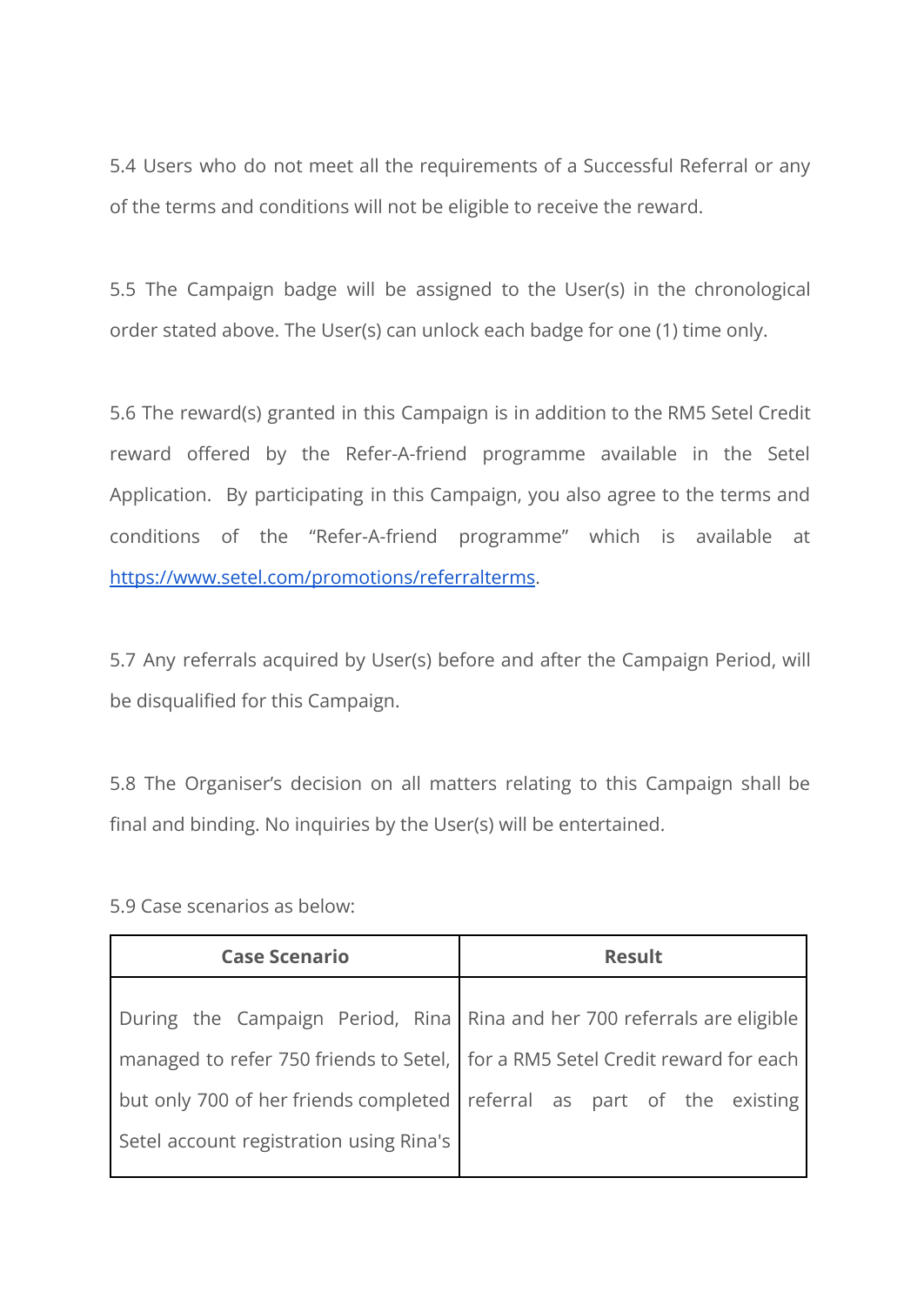| unique code and topped up RM30.                                                                                                                                                                                                        | Refer-A-Friend<br>programme in the<br>Setel App.<br>Rina has also unlocked the first badge<br>"Specialist" and is eligible for RM2,000                          |
|----------------------------------------------------------------------------------------------------------------------------------------------------------------------------------------------------------------------------------------|-----------------------------------------------------------------------------------------------------------------------------------------------------------------|
|                                                                                                                                                                                                                                        | Cash Reward. She will also receive her<br>second badge "Master".                                                                                                |
|                                                                                                                                                                                                                                        | Rina's other 50 friends are not eligible<br>for the RM5 Setel Credit reward<br>because they did not:                                                            |
|                                                                                                                                                                                                                                        | Complete account registration<br>with Rina's unique code and;<br>Top up a min RM30 and/or;<br>Spend a min of RM30 on fuel or<br>via Deliver2Me purchases        |
| to Setel during the Campaign Period.<br>Although 700 of his friends completed<br>the registration of Setel's account<br>using Aaron's unique referral code,<br>his friends only bought petrol worth<br>RM30 after the campaign period. | Aaron managed to refer 700 friends Aaron is not eligible to unlock the<br>"Specialist" badge and receive the<br>Cash Reward because the promotion<br>has ended. |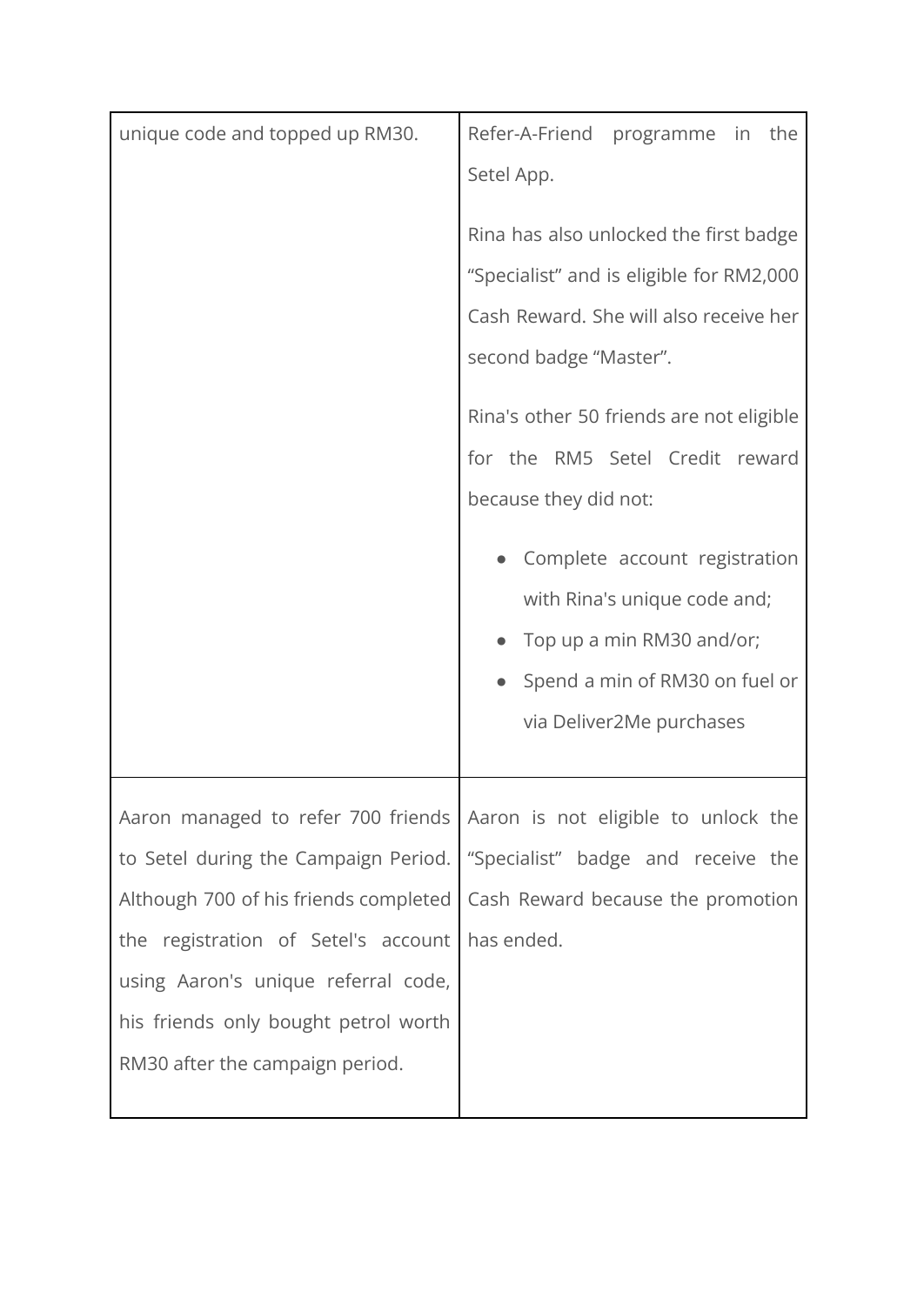### **6.0 Uncaptured Transactions:**

6.1 In the event that during the Campaign Period, successful registrations with the User(s) referral code are not captured, the Organiser reserves the right to exclude them from participating in the Campaign.

6.2 Nonetheless, the Organiser will on a best effort basis, subject to the transaction(s) captured by the Setel application, endeavour to enable the User(s) to be eligible to participate in the Campaign.

### **7.0 Miscellaneous:**

7.1 Every eligible User(s) is entitled a total of three (3) Campaign badges throughout the Campaign Period.

7.2 Upon successful completion of a challenge and unlocking a Campaign badge, the User(s) will be notified through the Setel application inbox message or by checking the Campaign badge status on the Setel application.

7.3 The RM5 Setel Credit will be automatically credited to the eligible User(s) Setel Wallet upon unlocking the Campaign badge throughout the Campaign Period. In the event of a delay on the fulfilment of the RM5 Setel Credit, Setel will communicate with the User(s) via the Setel application inbox message or phone call.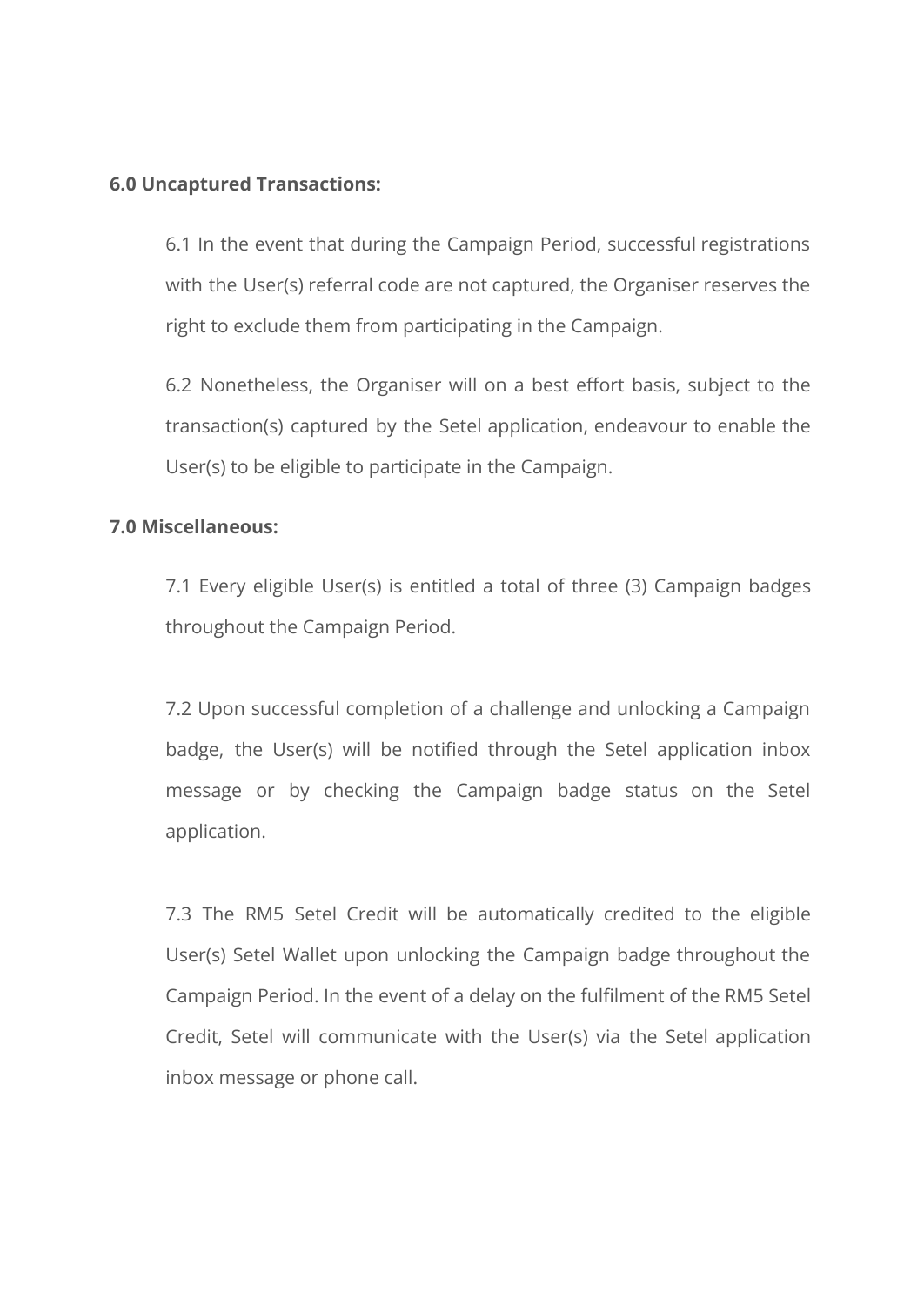7.4 The User(s)' Setel account must be active when Setel grants the RM5 Setel Credit. Setel reserves the right to cancel the RM5 Setel Credit after it has been granted to the User(s) in the event the Setel account becomes dormant or inactive.

7.5 In the event that Setel grants the RM5 Setel Credit directly to the eligible User(s) Setel account and the RM5 Setel Credit is unable to go through to the eligible User(s) due to any reason whatsoever, Setel will then make another two (2) attempts to grant the RM5 Setel Credit to the eligible User(s) within seven (7) working days. Where such attempts are unsuccessful, Setel hereby reserves the right to not grant the RM5 Setel Credit to the eligible User(s).

7.6 Eligible User(s) who are entitled to the RM2,000 Cash Reward will be required to contact Setel's customer support team and provide the requested personal identification details and supporting documents including but not limited to NRIC, for verifications purposes within fourteen (14) working days from the date of successful completion of the challenge and unlocking a Campaign badge. The eligible User(s) will also be required to fill in and submit a signed copy of the Setel "Refer 700 Club Challenge" Reward Agreement in the form as specified and provided by the Organiser within the stipulated timeline determined by the Organiser. Failure to comply will result in the forfeiture of the Cash Reward.

7.7 The RM2,000 cash reward will be granted to the eligible User(s) via bank transfer within thirty (30) working days from the date of complete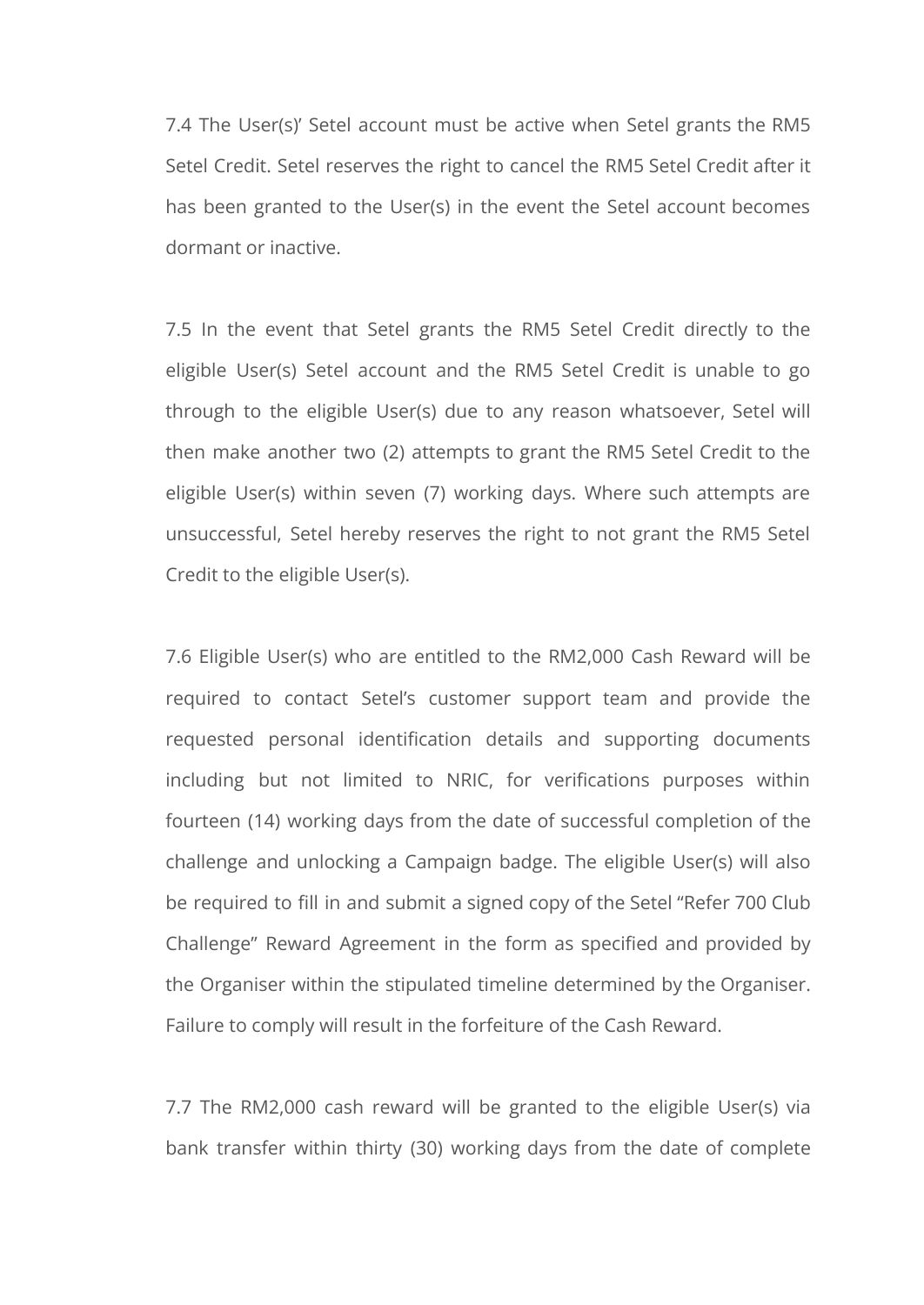verification and submission of the signed Setel "Refer 700 Club Challenge" Reward Agreement.

7.8 The Organiser reserves the right to make further verifications and request for further personal identification details and documents, as well as the right to disqualify or withdraw the User(s) eligibility for the Reward at any time, including the period after the Reward has been awarded to the User(s), should there be any non-compliance to the agreed terms and conditions.

7.9 By entering or participating in the Campaign, User(s) hereby fully and unconditionally agree and accept all the Terms and Conditions herein contained and agree that the decisions of Setel regarding the Campaign and all matters relating to or in connection thereto are final and binding and no such queries, appeals or correspondences will be entertained.

7.10 The Organiser reserves the right to cancel, shorten, extend, suspend or terminate the Campaign at any time prior to the expiry of the Campaign Period without prior notice to the User(s). For avoidance of doubt, any cancellation, extension, suspension or termination of the Campaign Period at any time prior to the expiry of the Campaign Period shall not entitle the User(s) to claim any compensation from the Organiser for any and all losses or damages suffered or incurred by the Users as a result of the said cancellation, extension, suspension or termination. The Organiser also reserves the right to amend, modify, delete or change any of the Terms and Conditions herein contained at any time at its absolute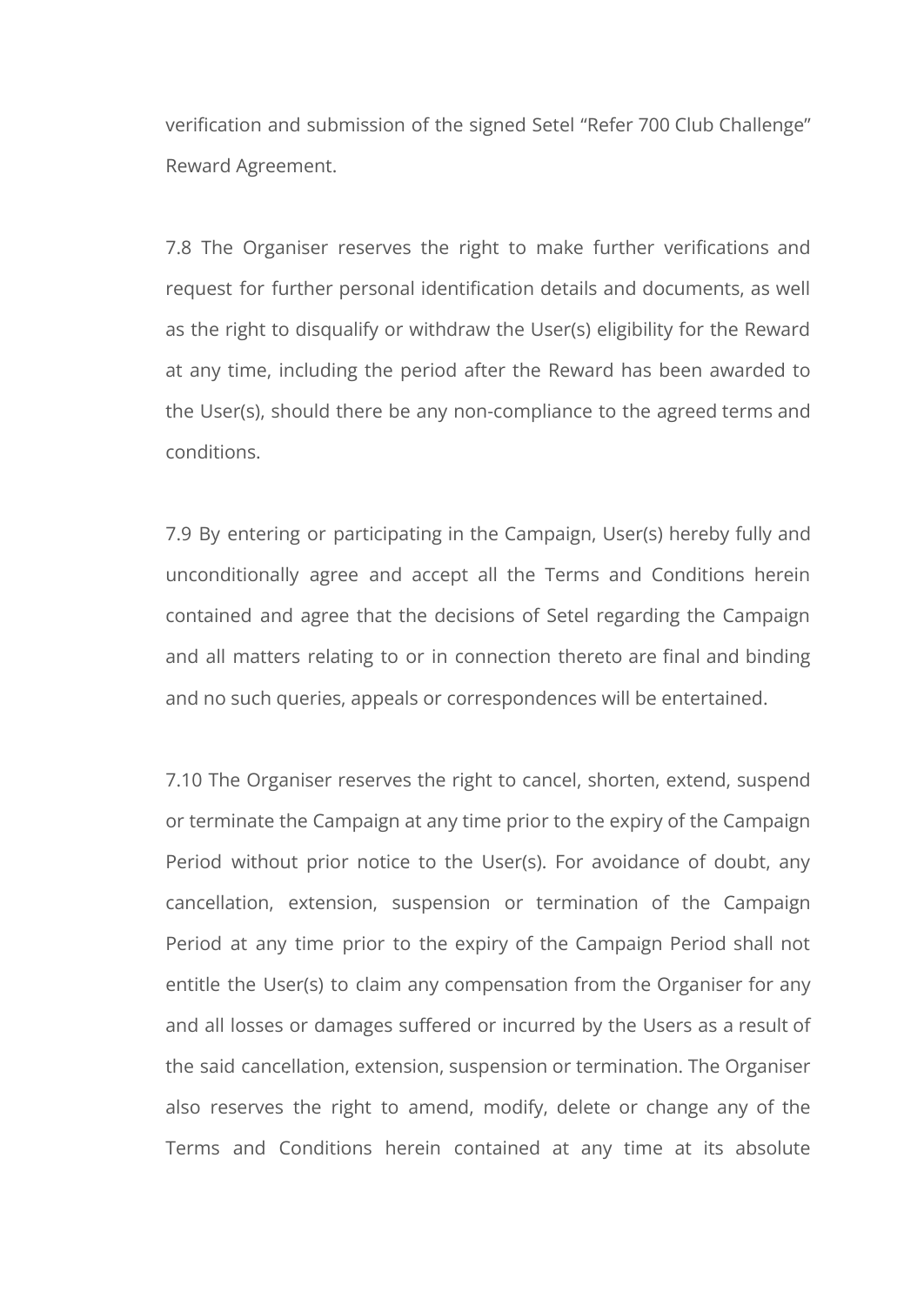discretion with adequate notice. Continued participation in the Campaign following any such changes and/or amendments shall constitute unconditional acknowledgement, understanding, agreement, and acceptance of such changes in respect of the Terms and Conditions.

7.11 The Organiser reserves the right to use the names, addresses, photographs (whether provided by Users or taken by the Organiser) information and documents of the Users for the purposes of this Campaign as materials in advertisements and other forms of publicity for marketing purposes from time to time without prior notice to the User(s). The User(s) shall not claim ownership of the material. The participation of the User(s) in the Campaign constitutes their consent to such use, with adequate notice, without payment or consideration.

7.12 The Organiser may require the User(s) to publish promotional activities of Setel on the User(s)' social media accounts. By accepting the terms and conditions of this Campaign, the User(s) agrees to accommodate such requests made by the Organiser.

7.13 The Organiser shall not be held responsible or liable for any claim of loss or damage to property or personal injury or loss of life by the Users, and/or any party resulting from or arising out of or in connection with this Campaign or the rewards given under this Campaign.